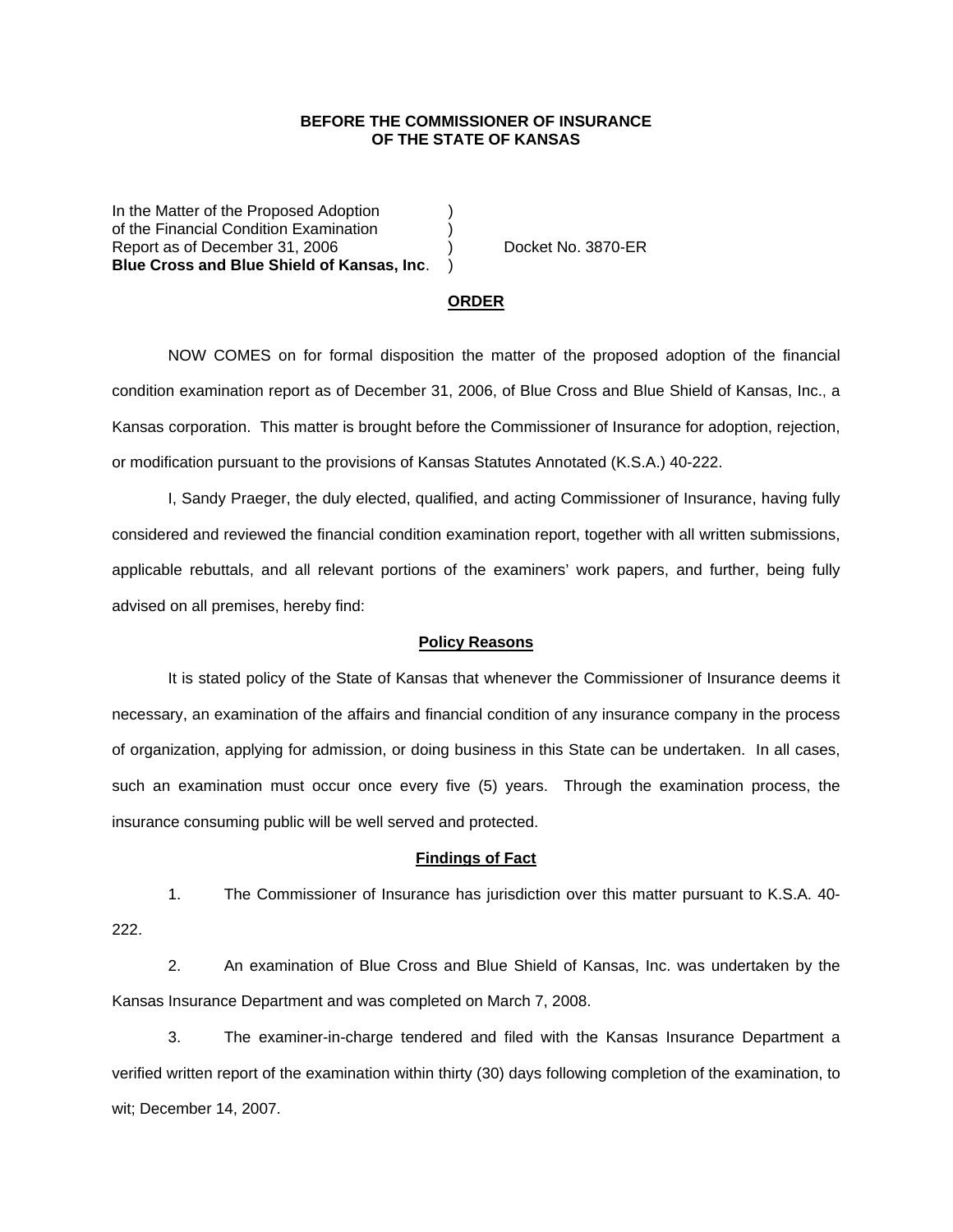4. Following receipt of the verified report, the Kansas Insurance Department transmitted the report to Blue Cross and Blue Shield of Kansas, Inc. on March 21, 2008, with a duly executed notice advising the company of its opportunity to prepare and submit to the Kansas Insurance Department a written submission or rebuttal with respect to any and all matters contained in the report. Blue Cross and Blue Shield of Kansas, Inc. was further advised that any written submission or rebuttal needed to be filed with the Kansas Insurance Department no later than thirty (30) days after receipt of the verified report.

 5. Blue Cross and Blue Shield of Kansas, Inc. filed a written acceptance of the verified report on April 11, 2008.

6. Based upon the written submission tendered by Blue Cross and Blue Shield of Kansas, Inc., the company took no exceptions to matters contained in the verified report.

 7. Within thirty (30) days of the end of the time period allowed for written submission or rebuttal, the Commissioner of Insurance fully reviewed the report, together with all written submissions and rebuttals provided by Blue Cross and Blue Shield of Kansas, Inc. The Commissioner of Insurance further reviewed all relevant workpapers.

 8. No other written submissions or rebuttals were submitted by Blue Cross and Blue Shield of Kansas, Inc..

## **Conclusion of Law**

9. K.S.A. 40-222(k)(2) provides:

"Within 30 days of the end of the period allowed for the receipt of written submissions or rebuttals, the commissioner shall fully consider and review the report, together with any written submissions or rebuttals and any relevant portions of the examiners workpapers and enter an order:

- (A) Adopting the examination report as filed or with modification or corrections. If the examination report reveals that the company is operating in violation of any law, regulation or prior order of the commissioner, the commissioner may order the company to take any action the commissioner considers necessary and appropriate to cure such violations; or
- (B) rejecting the examination report with directions to the examiners to reopen the examination for purposes of obtaining additional data, documentation or information, and refiling pursuant to subsection (k); or
- (C) call and conduct a fact-finding hearing in accordance with K.S.A. 40-281 and amendments thereto for purposes of obtaining additional documentation, data, information and testimony."